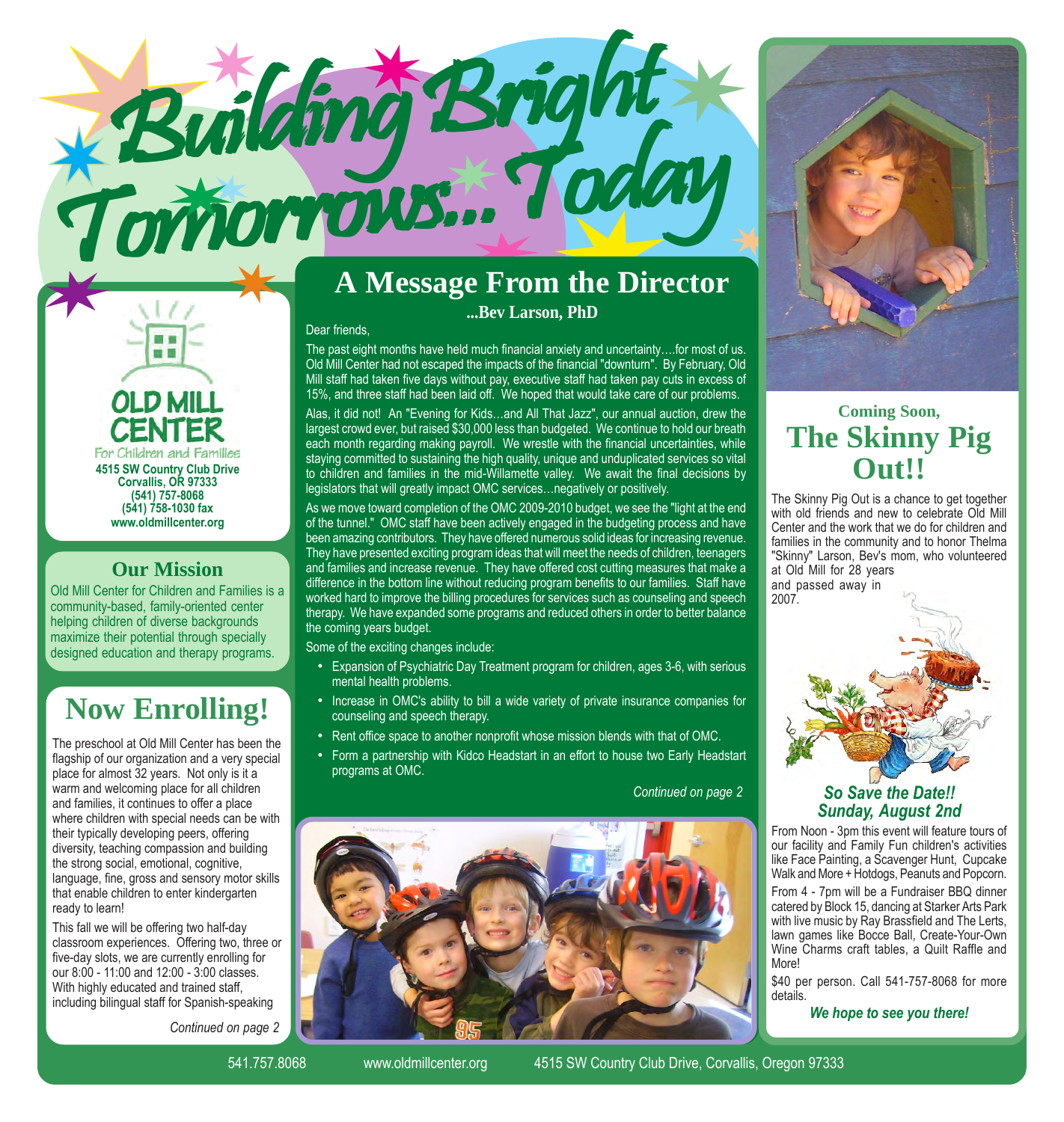

Jayne Ackerman

Paul & Ginny Adams Roger Admiral Tom & Linda Ahlers Air Combat, USA Linda Allen Allied Waste of Corvallis Olga Alvarez American Toy LLC C. Lloyd Anderson Norman & Margaret Anderson Ted & Joanne Anderson Jeff & Debbie Andrews Sam & Rebecca Angelos Anonymous Trust Arnold & Geraldine Appleby Argyle Winery Aspire Design Salon Mike & Pam Baker Jeff & Melissa Baldwin Whitney & Jane Ball Jack Banks Pete & Norma Barnhisel Meredith Baughman Bill & Nan Beck Beekman Place Antique Mall Dorothy Bell David & Cami Bella Belle Vallee Teresa Bellinger Benton County Foundation Benton-Lane Winery Jennie & Kevin Berklund Rod & Karen Berklund Sally Byrd & Luiz Bermudez Robert & Charlaine Beschta Bethel Heights Vineyard Jill Beuter Ken & Julie Bielman Bikram's Yoga College of India Sharon Billetter Mardi Bilsland Judy & Eric Blackledge Doug Blair Gary & Kathy Blake Shannon Blakely John & Alice Block Rob Bloom Molly Bloomfield Larry & Carole Boersma Scott & Cindy Bond Mike Koos & Stacy Bostrom Shirley Botti Les & Barb Boudreaux Jeff & Lisa Boyd John & Judy Brandis Jud Brandis Tammy Bray Patrick Breen William & Kay Brennan Jodell Boyle & Tom Brookes Martha Brookes Cheryl McLean & Clint Brown Don & Linda Brown Norman & Barbara Brown Dick & Nancy Bryant Budabing Budabloom Larry Weymouth & Susan Burke Michael & Mary Ellen Burke Phil & Lauren Burkum Linda Burt Gordon Burtner Len & Sharon Butterfield Tracy Byers William Byers John & Shirley Byrne Eveliina Calder Doris Caldwell



Carol Farnes Kathy Farnsworth Janet Farrell Lowell & Helen Fausett Mary Fell John & Dorothy Fenner Fidelity National Title Co. First Alternative Co-op Carol & Alex Fischler Francis & Carroll Flaherty Maureen Flynn Dirk Foley

David & Catherine Foster Rod & Ruby Frakes Francesco's Bud Fredericks Janet Gambatese Blair & Traci Gamble Forrest & Joan Gathercoal Dale & Traci Gay Georgie's Beach Side Grill Nate & Heather Gerding Tom & Debbie Gerding Bud & Anita Gibbs Bob & Peggy Gilder Richard & Carol Gildsdorf Gerald & Mary Kay Gleicher Good Earth Pest Company Paul & Sharon Goodmonson Bob & Karen Grant Rob & Jill Grause Mary Jane Gray Donna Gregerson Debbie Griesmeyer Griffo Bros, Inc Aracelt Guevara Hair, Body & Sole Jim Hall

Gary & Lynette Hamilton Kamela Hammerschmith Irwin & Kathryn Harris Harris E. & Jean F. Rosendahl

Harry & Annette's Fresh Fish Norbert & Eileen Hartmann Dr. Wilson Hayes Andy & Julie Haymart Healing Experiences Ed & Kathy Heath Denny & Judy Hedges Leslie Clautice & Dan Hedrick George & Marcia Heilig Heilig, Misfeldt & Armstrong, LLP

Fund

Diane Heitmeyer Sandra Helmick Jon & Hazel Hendricks Frank & Kayla Heresco Hewlett Packard Dave & Nancy Hiatt Emery & Helen Hildebrandt

Marsha Hill Randy & Kristen Hiner Steve & Kathy Hinz Paul Hoffstadt Beth Hogeland Carol Holt Home Depot Home Grown Gardens Honeywood Winery Ailean Hood Lance & Kim Horning Lyla Houglum

Duncan Campbell Jane Capizzi Rosalie Carl Sharon Carlson Rich Carone Chip & Kathy Carrier Diana Carsten June Carter Cascade Soaring Catch the Bird Landscapes Brooks & Rita Cavin Children's Trust Fund of Oregon Cinema Treasures, LLC Citizens Bank City of Corvallis Paula Higgins & David Clark

Marian Coffey KayDee & Eric Cole

Jan Coleman Collection Connection David & Jan Connell Dave & Sue Cook Malcolm Corden Corvallis Country Club Corvallis Custom Kitchen and

Baths

Corvallis Friends of Chamber Music Corvallis Radiology PC Anne Cotton Country Vitamins Vicki Cox Alissa Craft Creekside Coffee Crescent Valley High School-Community 101 Grant Herb & Linda Crew Brian & Candace Croft Dan & Melinda Croft John & Michelle Croy Crystal Lake Public Storage Paul & Elaine Cull George Cuniff Nicholas Cutting Dairy Queen Lawrence & Patricia Dale Karen Davis

Tom & Carol Davis-Hawkins Irving & Jean Dayton Deb's Mixers Cobie Ann Delespinasse Walter & Joyce Derlacki Diamond Woods Golf Course Clay & Keri Dibrell Helen Dickason Gene & Noreen Dickerhoof John & Carol Dion Jay & Pat Dixon Paul & Sue Doescher Donna Bella Margaret Dooley Donna Downard Charles & Ellen Drake Dream Dinners Jack Drexler Robert Duvall Edward Jones Investments Brian & Kris Egan Michell Trask & Sonny Egner Jim & Phyllis Eickelberg Tami Ellingson Emerson Vineyards Jack & Kay Enbom

David Kundert & Brenda Coleman Jennifer Gardner

## *Thanks to all our Donors*

*General donations through 6/15/09*

Van & Connie Hunsaker Mike & Carol Huntington Doris Huntley Jack & Nicki Hurley Doug & Liane Ingalls Iovino's Ristorante Tom & Jill Irwin Ixtapa Mexican Restaurant Gregg & Kathy Jakobson James Eickelberg Fund Jenny Hammons NW Tony Ashby & Linda Jewett Jillicious Desserts JMI Limousine Don & Kathie Johnson Donna Johnson Ken & Dot Johnson Kevin & MariAnne Johnson Loretta Johnson Randy Jones Ron & Debi Jones Juan Young Trust Jay & Nancy Judd Travis & Missy Kahl Mark & Peggy Kalmar Jan Keim George & Sue Keller Parnel & Page Kelley Helen Kelly Kelly's Kitchen Gina Ferrari & Hershel Kesecker Mike & Sara Kesecker Richard & Rene Kesecker Francie Kibby Walter Frankel & Curtis Kiefer Roger & Helen King Chuck & Jacqueline Kingsley Charles & Virginia Kipper Kiwanis Club of Corvallis Kiwanis Youth Services Glenn Klein Knife River Tim Stewart & Karin Krakauer Gerald & Vida Krantz Sandra Krantz Donna Kreilich Kristin Hill Winery Judy Krueger Phil & Joan Kundert John & Judy Ladd Jean Laird Bev Larson Jeff & Andrea Larson Sid & Judy Lasswell Karla Stewart & Robert Layton Richard Lee Robert Leff Craig & Nancy Leman Berlan & Dorette Lemon Erica Lerch Barb Levine Hiram & Judith Li Richard Liebaert Lisa's Tea Room Peter & Judy List Jim & Linda Long Davi & Linda Low Mark Ludwig Chris & Sandie Luhn Lumos Wine Company Esperanza Luna Linda & Meg Mackey Joe & Lois Malango Ron & Ann Marek Sue Mariner Mariner Enterprises Garey & Kathy Mark Gary & Elaine Markley Paul Marriott Caryl Uhler & Keith Martin Elliot & Jean Marvell Carol Mason Catherine Mater Barb Kralj & Mark Matsler Luann & Don Matthews Tom McClellan Debbie Bird McCubbin & Jeff McCubbin

Mary Ellen McGillan

Michael & Louise McGregor Bill & Sharon McKinney Kathleen McNutt Mike McPherson Meadow Ridge Bees Ken & Nancy Medearis Lori Meihoff Middleton Heating and Sheet **Metal** Jill Miller JoAnn Miller Marilyn Miller Paul & Emily Miller Betty Miner Trevor & Karen Misfeldt Miss Meers Shoe Boutique Patrick & Dee Mooney Pat Moore Michael & Tari Morse Bruce & Melissa Moser Rene & Pamela Moye Larry & Barbara Mullins Bill & Cheryl Narver Lee & Season Narver Network for Good Kirk & Gene Newburgh Buzz Berra & Pat Newport Dan & Harriet Nixon Noah's New York Bagels Lucy Noone Mary Norman Mary Nunn Vickie Nunnemaker James & Mary Anne Nusrala Dick & Peggy Obrist Lou & Claire Oester Dick Oldfield Jim Oldfield Gerry Olson Olufson Designs Oregon Alpaca Farm Oregon Coast Aquarium Oregon Legacy Coffee Oregon State University Marion Gregor & Gordon Ormsby Betty Orner OSU Baseball OSU Federal Credit Union OSU Folk Club Thrift Shop OSU Football OSU Men's Basketball OSU Women's Basketball OSU/Corvallis Symphony Society Laura Ouellette Arlene & Dick Outcalt Tom Overman Jim Palermo David & Jo Ellen Parker Lin Parkison Mario & Alma Pastega Pediatric Therapy Professionals Janie Peery Jeff & Lisa Rae Penter Peoria Gardens Performance Health Technology Allan & Jean Peters Bettina Luskey & Jack Peters Alex Peterson Pheasant Court Winery Wayne Phillips DeAnna Roberts & Tyler Pickett Pioneer Telephone Cooperative Larry Plum Dow & Peggy Poling Robert & Susan Poole Milosh & Jeanne Popovich Dick & Rachel Powell Premier Electric Fred & Jo Price Spencer & Elizabeth Putman Pyromania Glass Studio Quantum Creative Glass Dale & Fran Ramsay Debrah Rarick David & Pamela Rawie Ed & Beth Ray Real Deals Cecile Redpath Walt & Marcia Reeder



Claudia Reeve Bruce & Sharon Reid Roger & Denise Rennekamp Jane & Judy Rice John & Mindi Rich Richard Gretz Goldsmiths James Riley

Tara Robinson Friah Rogers Rogue Ales Jean Rosendahl Barbara Ross Frank & Debra Rosumny Camille Hall & Jim Rouff

Carol Selberg Murray & Virginia Seltzer Mary Alice Seville Tom & Gina Shellhammer Gwen Sholl Anne Shordon-Ong Tom & Karol Simas Paul & Lola Skirvin Ann Smart Joyce Smith Lauren & Dina Smith Laurie Price & Jon Smith Smith Barney Duane Sorensen Jim & Joyce Spain Joey & Elizabeth Spatafora Patrick Hadlock & Cynthia Spencer

Kay Conrad & Alan Robinson

RW's Fishing/Big Eddy Resort Samaritan Health Services Henry & Miriam Schaup Elise Schloeder Erika Schoell Stephen & Patricia Schuetz David & Diana Scribner Sculptured Youth Debo Sears-Richman Charles & Delores Seemuth Edward & Ida May Sekermestrovich Pete & Linda Sekermestrovich

Garrett Johnson & Amy Rowland Ron Staehlin Valerie Stanik Virginia Stanton Barte & Pat Starker Bond & Marilyn Starker Starker Forests, Inc. Gregg Smith & Clare Staton Ray & Genny Stephenson Stephenson Family Old Mill Center Fund Vicki Stevens Yvonne Stevens Stover Neyhart & Co. P.C. Leon & Harlene Stratton Alan Sugawara Kate Sundstrom Rick & Sue Sutherland Meg Swan Swanson Agency Sybaris Bistro Sylvia Beach Hotel T. Gerding Construction Talisman Jewelers Ltd. Joan Tanselli Jeremy & Kerrie Tarkinton Marolyn Tarrant Teel's Travel Planners The Clothes Tree The Collins Foundation The Marriott Organization The Rage Salon Jay & Catherine Thiele Ben & Tammy Thompson Trudi Timpone Ray & Darlene Topping Town and Country Realty Cliff & Jo Anne Trow U.S. Tax Service Worldwide United Way of Benton County United Way of Lane County Paul & Francine Valenti Valley Catering Dan & Sabrina Van De Riet Jim & Doris Van Olst

Spot Security

Lou & Sam Verdugo David & Norma Vincent Vista Balloon Adventures Kate Vosburg Sheldon & Linda Wagner Michael & Sharon Wahl Rebecca Walker Carol & Ian Walsh Jian Wang John Warnke Bill & Nancy Warren Paula Whipple & Jeff Watson Bruce & Bobbi Weber Stewart & Janet Wershow Delvina Ault & Jane White Howard & Leslie Wieman Wild Aspen Farms Cheryl Williams Tim & Sandy Willis Rick & Barbara Wilson **WineStyles** Don & Shirley Wirth Robert & Carolyn Witters Witzke & Mendenhall, LLP M A Wolf Carol Lee Woodstock Woodstock's Pizza Fred & Dian Wright Claudia & Ralph Wyatt Lisa Yagoda Penny York Robert Young Eldon & Meda Younger David & Jan Zajicek Ron & Jacqueline Zaneveld Erika Zendejas Zion Lutheran Church Quilters Zooey's Zumba With Amy



### *Director's Message*

Margie Vaughan

*Continued from page 1*

• Expansion of child psychiatric services to help address unmet needs for psychiatric services in our community.

Cash flow remains a serious concern through October. Staff will once again take five unpaid days through the summer. OMC staff have been amazing! Their patience, loyalty, tenacity, and most of all, their commitment to the mission and work we do brings tears to me at times...... they are an amazing group of professionals!!

"Bloom where you are planted." Old Mill will again being doing just that as we move into the 2009-2010 year!! The help and support of you, our friends and donors, will insure growth and continued success for the children and families in our community. Thank you!

Bev Larson, PhD Executive Director

### *Now Enrolling*

*Continued from page 1*

families, high adult-to-child ratios, including community volunteers and interns from Oregon State University, field trips, developmental screenings and assessments, developmental handwriting and lots of fun, this preschool experience might be just what you and your child have been searching for!

For more information, please call 757-8068 and ask for Cindy, our Director of Educational Programs.

 **Old Mill Center...** *"The finest place for all children"* Estate of Cecilia Stuckart Roger & Nancy Evans Eleanor Ewalt Bryce & Cindy Huddleston John & Marilyn Hull Hull Oakes Lumber

Enoteca Eola Hills Wine Cellars Tanya Howie Glenn & Lynn Hubert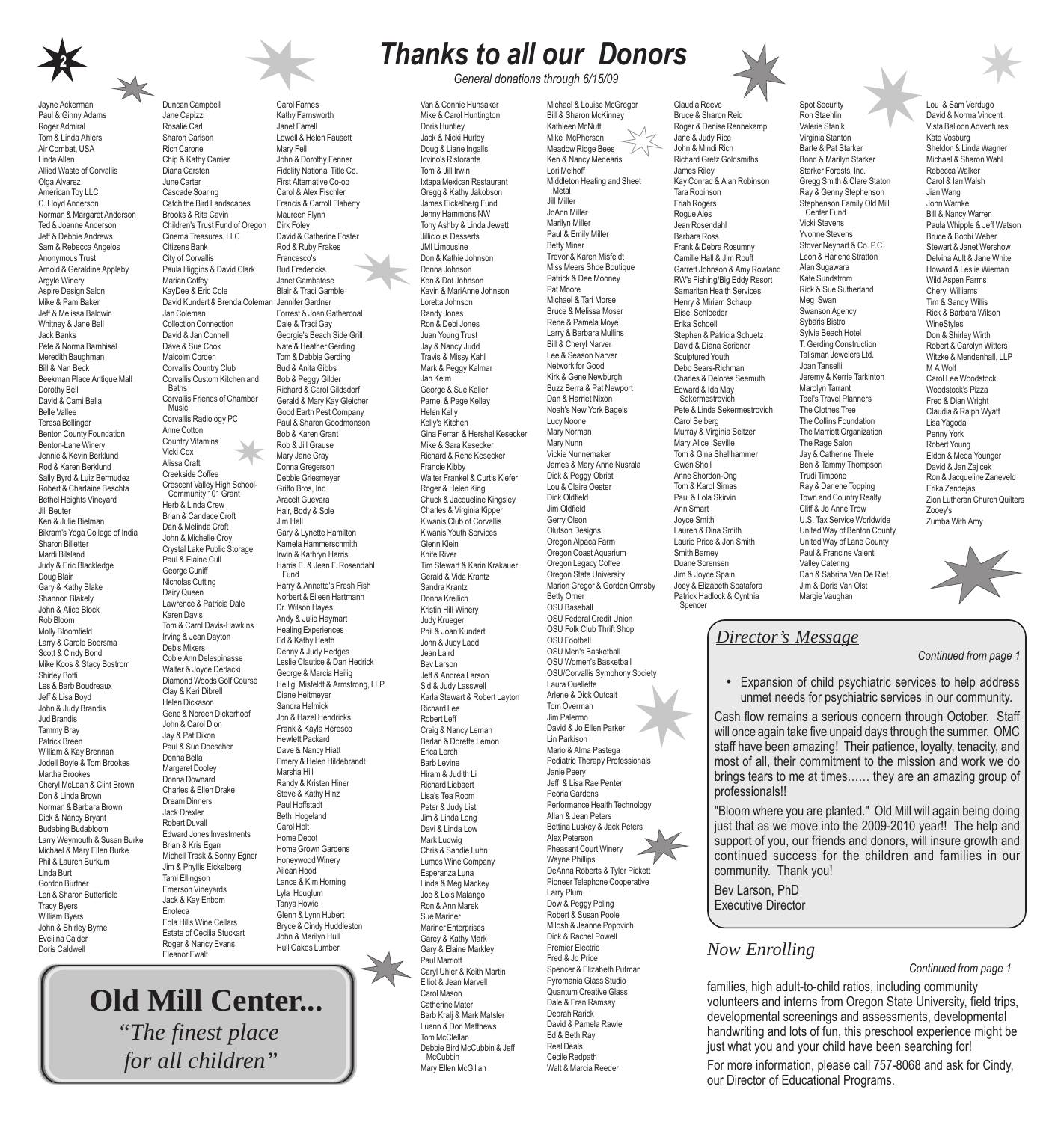

#### *Celebratory*

Gloria Chaves In Celebration of Barb Kralj's Birthday Dee Mooney In Celebration of Barb Kralj's Birthday Jim & Doris Van Olst In Celebration of Barb Kralj's Birthday Ann & Jon Huseby In Dedication of Jeanne Griffith Robert & Cleo Burtner In Honor of Barbara & Len Weber James Harper In Honor of Jim & Mariellen Harper Arleta Burton In Honor of Myrna Coon's Birthday Marvin & Lauri Crocker In Honor of our grandson, Michael Chen Jim & Mary Fister In Honor of our parents, Tom & Jeanne Griffith

#### *Memorials*

Len & Sharon Butterfield In Memory of Bernita Hultz Wayne & Jane Buck In Memory of Gracie Shannon Marc & Sally Vomocil In Memory of Gracie Shannon Ken & Julie Bielman In Memory of Jim Howland Norman & Darlene Olson In Memory of John Peterson Marge Chilcote In Memory of Kathy Knudsen Jim & Mariellen Harper In Memory of Lois Pye-Peterson Sally Lockyear In Memory of Lois Pye-Peterson Don & Amy Martin In Memory of Lois Pye-Peterson Mary Roper In Memory of Lois Pye-Peterson Cliff & Jo Anne Trow In Memory of Lois Pye-Peterson Eddie & Ann Brasher In Memory of Maurine Steinauer Gloria Chaves In Memory of Maurine Steinauer John & Nancy Dennis In Memory of Maurine Steinauer Bill & Elaine Harding In Memory of Maurine Steinauer Bruce Harding In Memory of Maurine Steinauer Andrew & Julie Haymart In Memory of Maurine Steinauer Margaret Kotyo In Memory of Maurine Steinauer Delores & Marvin Martin In Memory of Maurine Steinauer Napa Valley Winery In Memory of Maurine Steinauer Alan & Mardee Palmer In Memory of Maurine Steinauer Dale & Frances Ramsay In Memory of Maurine Steinauer Liza Wilson In Memory of Maurine Steinauer Elaine Younger In Memory of Maurine Steinauer Jan & Linda Burchard In Memory of Theresa Armstrong Maryanne Staton In Memory of Warren Staton

#### *Mr. CV Donors*

Charles & Louise Bissett Keri & Clay Dibrell Heather Down Dawn & Bryan Hill Thomas & Debbie Huggins Carol Kronstad Jeff Nicoud Frederick & Karen Skjei Prahl

**Cordinators** Ellie Casey Emily Gitt Ashten Johnson **Contestants** Bryce Leonard Monica Down Steve Paasch Hanna Lorenz

Michael & Shawna Saladino Susan & Michael Strickler Carolyn Tomayko Town & Country Realty Luann Vitello Ian & Carol Walsh Annette & Steve Williams

#### *Mr. CV Thanks!* Scott Lembke

MacKenzie Entrikin Jake Weber Molly Palmer Logan Cooper Kenzie Hruby Matt Smouse Madeleine King Brian Tostberg

Lizzie Vitello Matt Sheets Tess Wheatcroft Lucas Wadman Becca Wales Connor Bildfell Kacie Melton

# **We're Putting The "Play" Back In Our Playground**

It all began a little over two years ago when Sandy Neubaum's OSU business classes needed a project and developed a marketing strategy for helping Old Mill Center build a new playground. With a lot of ingenuity and hard work, they raised over \$6,000 for the playground fund. Then, at our open house last July, one of our attendees, Irving Dayton, said he wanted to make the playground a reality, and donated \$25,000!

With the completion of the new building expansion and maintenance of quality programming, the playground was temporarily placed on the back burner. But thanks to Sid Lasswell and Dale Ramsay, long-time volunteers, and James Wellington of Northwest Playgrounds, the design has been finalized for a wheel-chair accessible playground. While the money raised previously covers the cost of the playground equipment itself, it does not cover the cost of the excavation, surface preparation and soft tile purchase and installation.

We need your help! Our old play equipment is literally on its "last leg." Our dream is to be able to complete this playground before the wet weather sets in. With a total price tag of nearly \$100,000, we're a third of our way to being able to build a very special playground where all children and adult volunteers can have access and fun.

If you'd like to donate to this worthwhile cause, please call 757- 8068, and ask for Lisa, our Director of Development. You can help make the magic happen!



## **Wish List**

**Child size gardening gloves and gardening tools K-1 computer learning software Juicer and food dehydrator Meal donations for Thursday night groups (serving about 55 people) 5 passes to the Benton County Fair for kids New basketballs Like-new loveseats Paper shredders Casting materials for making masks Teen magazines, within the last year A triple (yes, triple!) stroller Grand piano!!!**

## **Summer is Here**

**3**

**... by Amy Rowland, MS, ITS Child & Family Therapist**

The children in the ITS classroom have spent the last month looking for signs of summer. Nature walks, farm animals in the classroom, butterflies, and planning our garden plot have added to our excitement of the changing seasons.

The children inquired about birds, "How do they build those nests if they don't have any glue or tape?" Our class set out on a mission to collect twigs, leaves, moss and lichen in an effort to create our own bird nests. The children were inquisitive explorers! Our nest building activity offered a wonderful opportunity to investigate nature's beauty and engage in a truly hands on learning experience.

A special visit from a handful of three week old baby chickens was a real treat. During their visit, the chicks were able to visit the ITS, PreK, and RAFT children. Everyone was delighted at the opportunity to hold the little fluff balls!

Painted Lady butterfly larva arrived and our classroom scientists made observations, recorded data (drawings), and made predictions (hypothesis) about the life cycle of the butterfly. One thing is for certain, we had some very, very hungry caterpillars on our hands!

The Community Garden has offered a unique and enriching experience for our students. As in years past, the children in our classroom plan, prepare, attend to and harvest the fruit and vegetables of their labor. We are lucky to have such eager young minds to keep busy and shout out a "welcome" to the joy the summer sunshine brings!

### **Board of Directors**

Les Boudreaux **Community Representative** Tami Ellingson, CPA OSU Alumni Foundation Paul Goodmonson **Edward Jones Investments** Rob Grause **Community Representative** Bev Larson, PhD OMCCF Executive Director Jeff Martin **Community Representative** Jeff McCubbin, PhD, Chair Oregon State University Gene Newburgh **Oregon State University** Pat Newport **Calculation Cregon State University** Denise Rennekamp **Oregon State University** Patrick Robinson **Parent Representative** Gina Shellhammer **Oregon State University** Bond Starker Starker Forests, Inc.

Carolina Amador, MD, FAAP Benton Community Health Center Linda Burt Oregon State University (Retired) Alyssa Craft, MD Good Samaritan Regional Medical Ctr Karen Misfeldt **Heilig, Misfeldt & Armstrong Attorneys** Meg Swan **Oregon State University (Retired)** Kathleen Walker Corvallis School District 509J Carol Lee Woodstock Woodstock's Enterprises, Inc.